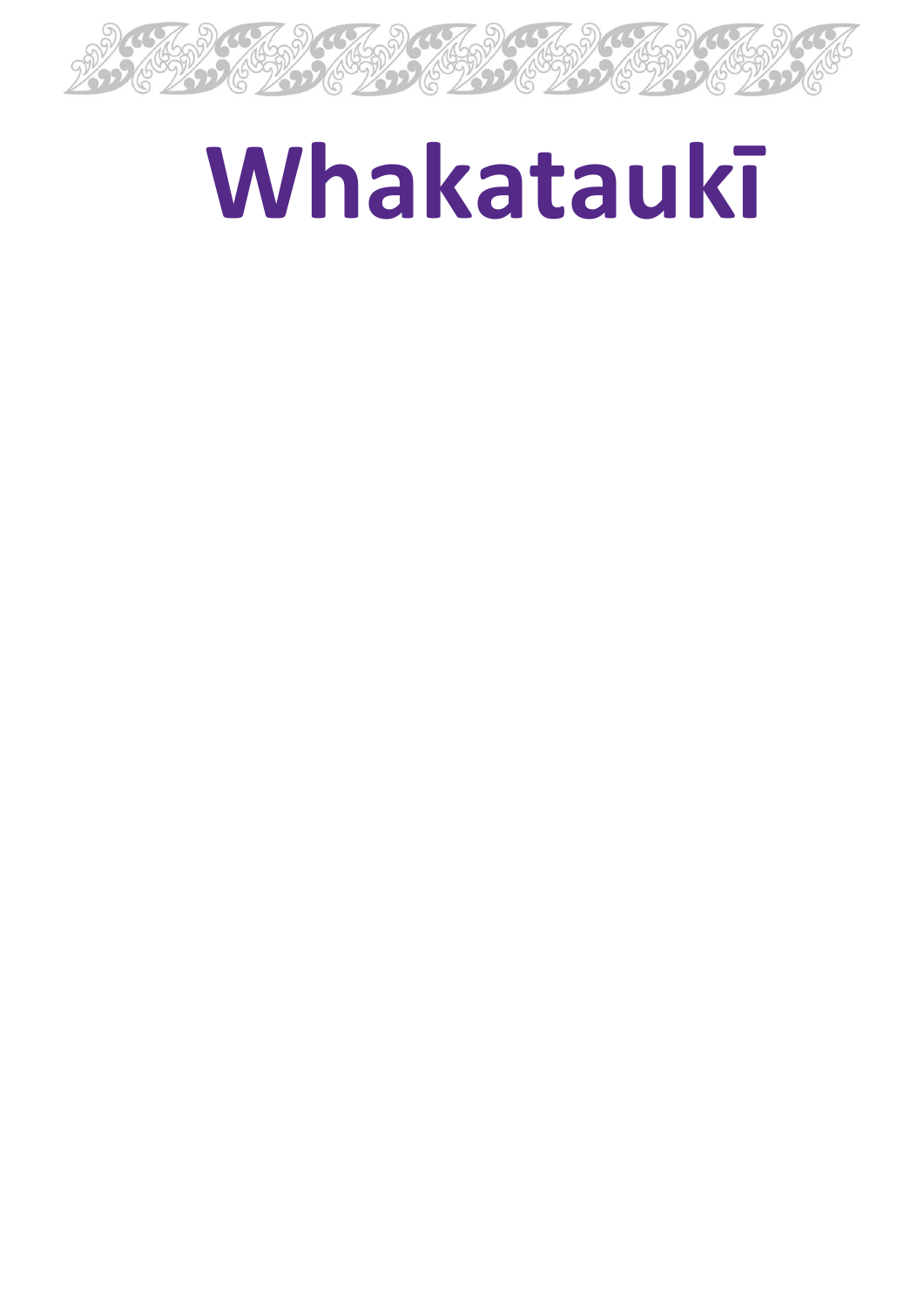

# **Ko tōku reo, tōku ohooho Ko tōku reo, tōku māpihi maurea Ko tōku reo, tōku whakakai marihi**

My language is my cherished possession My language is the object of my affection My language is my precious adornment

#### **Ka whāngaia, ka tupu, ka puāwai**

That which is nurtured, grow then blossom *This whakatauakī reminds us that is we take the time to nurture and support then growth will occur.*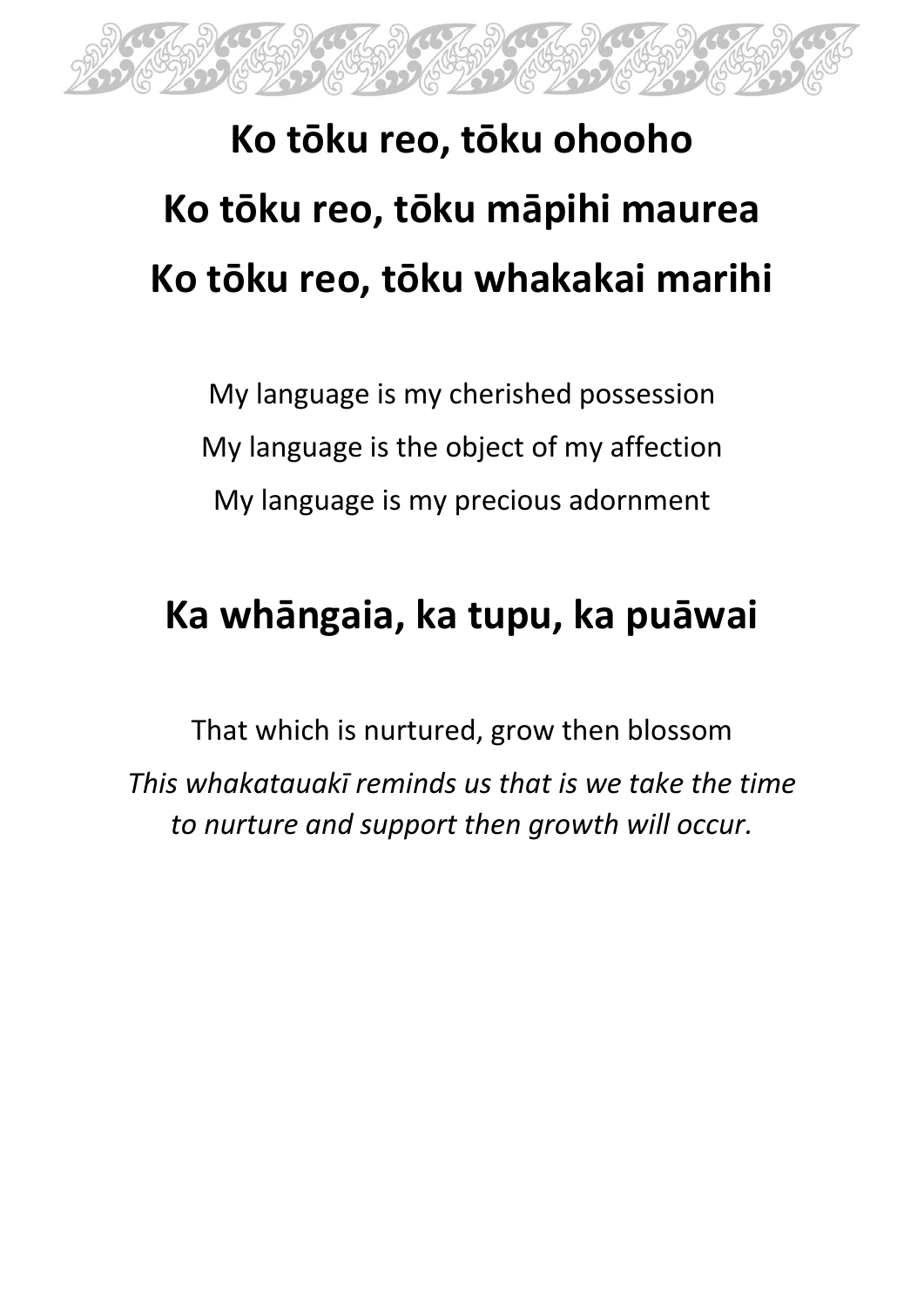

#### **E iti noa ana, nā te aroha**

Although it is small it is given with love

### **He aroha whakatō, He aroha ka puta mai**

If kindness is sown, then kindness Is what you shall receive

# **Mahia i runga i te rangimārie Me te ngākau māhaki**

With a peaceful mind and respectful heart, we will always get the best results.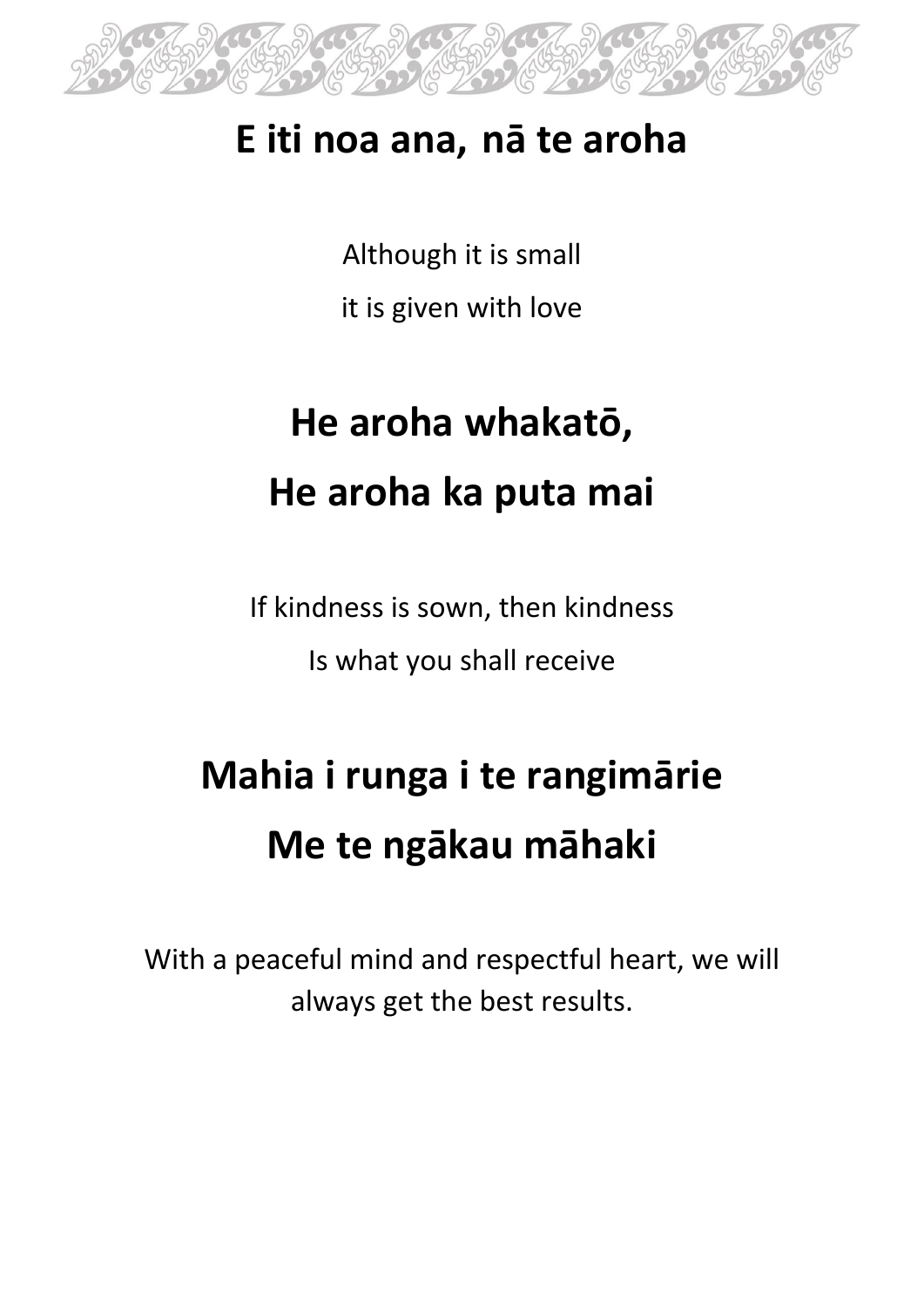

### **Ko te reo te waka e kawe ana i ngā tikanga Māori**

Language is the vehicle of Māori culture

# **E kore e hekeheke, He kākano rangatira**

Our noble heritage will never perish.

### **Kua takoto te mānuka**

The leaves of the manuka tree have been laid down

*This proverb is used when being challenged, Or you have a challenge ahead of you.*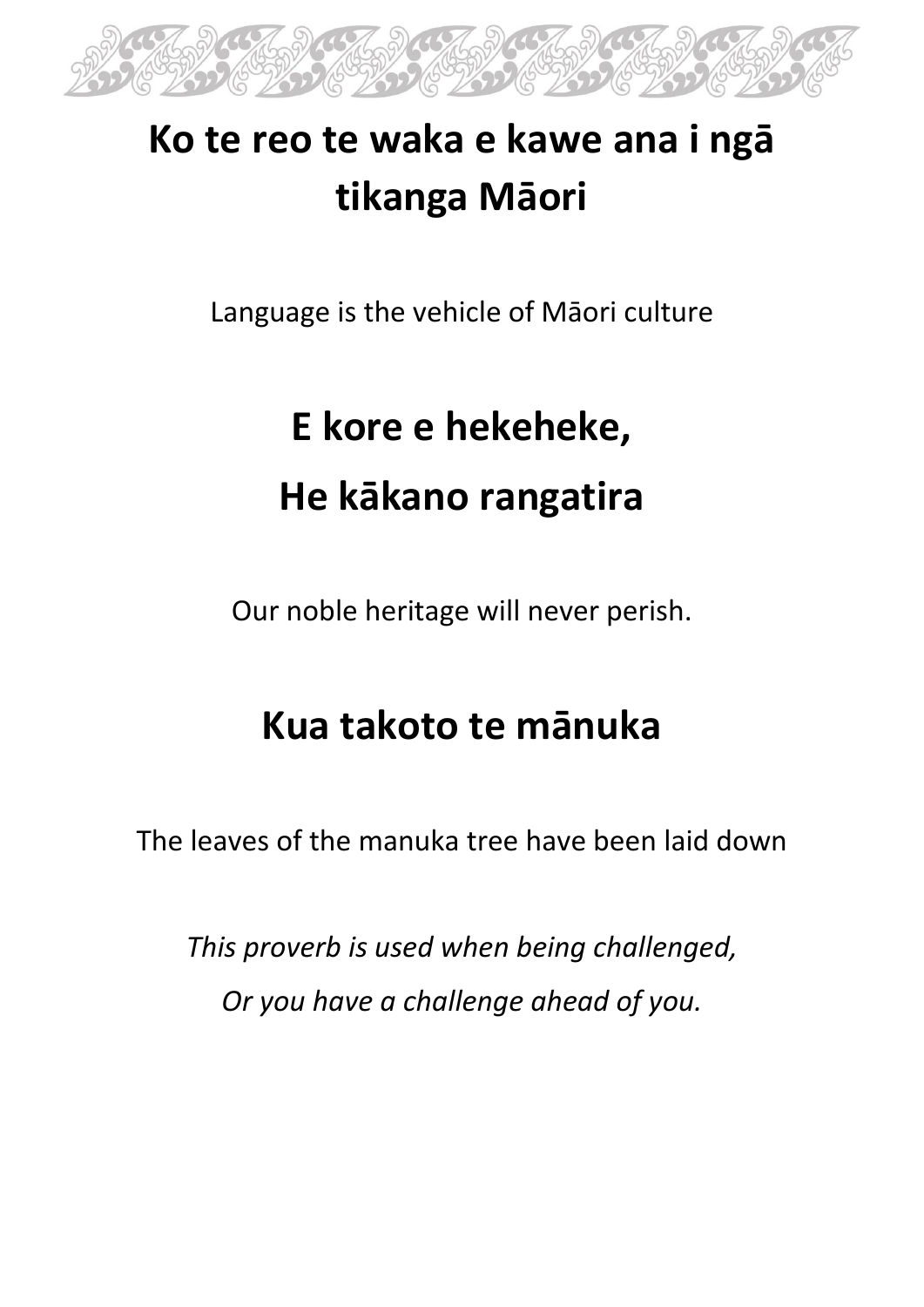

### **Kia kotahi te kaihoe i te waka, Kia ū ki uta**

Only by rowing our canoe in unison Will we reach our destination

# **Kaua e rangiruatia te hā o te hoe E kore tō tātou waka e ū ki uta**

Do not lift the paddle out of unison or Our canoe will never reach the shore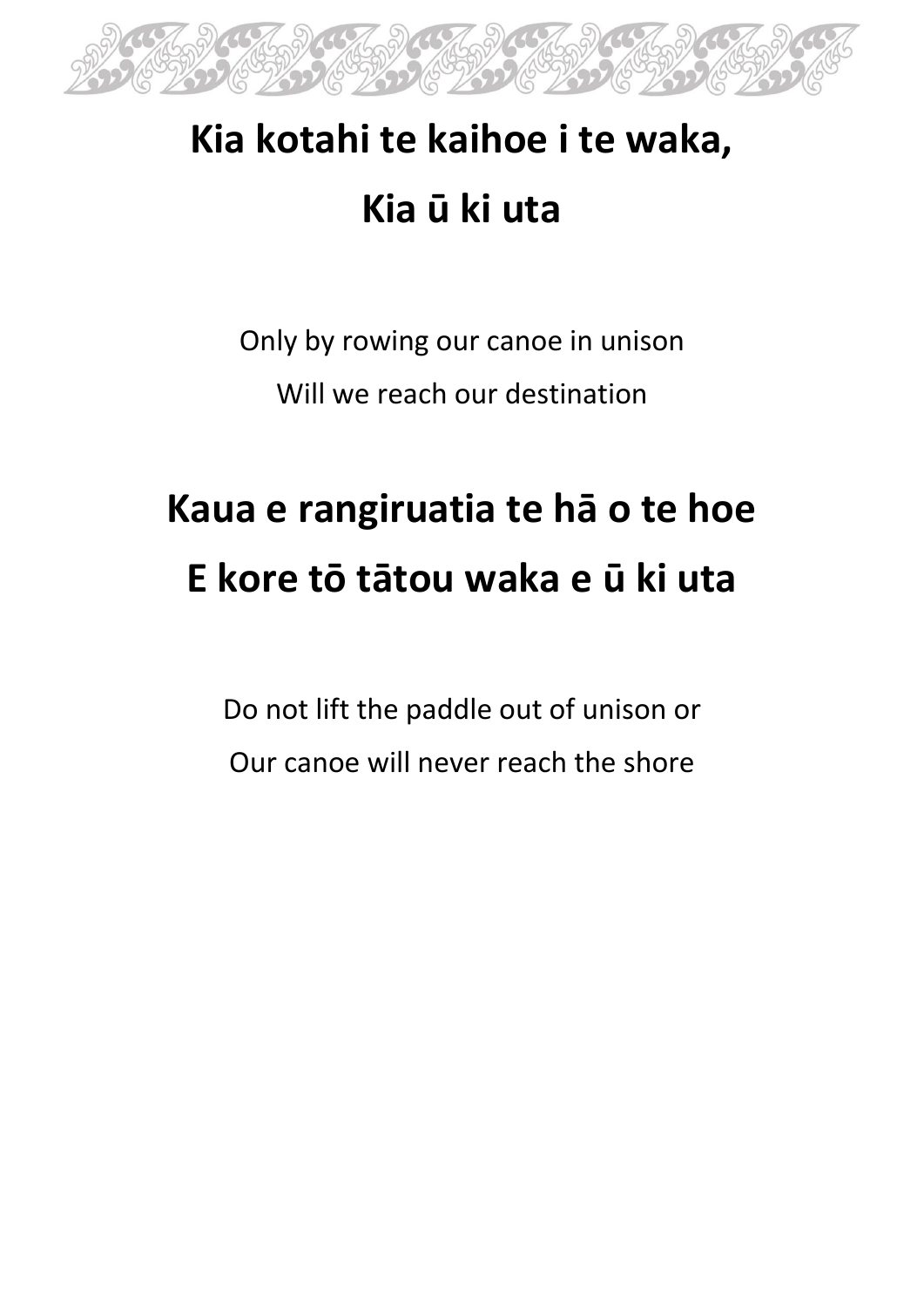

### **Tangata ako ana i te kāinga Te tūranga ki te marae, tau ana**

A person nurtured in the community Contributes strongly to society

### **Mauri tū, mauri ora**

An active soul is a healthy soul

*This whakataukī could be used to encourage people to be active participants in a project or initiative or to celebrate people's involvement and participation in an activity*

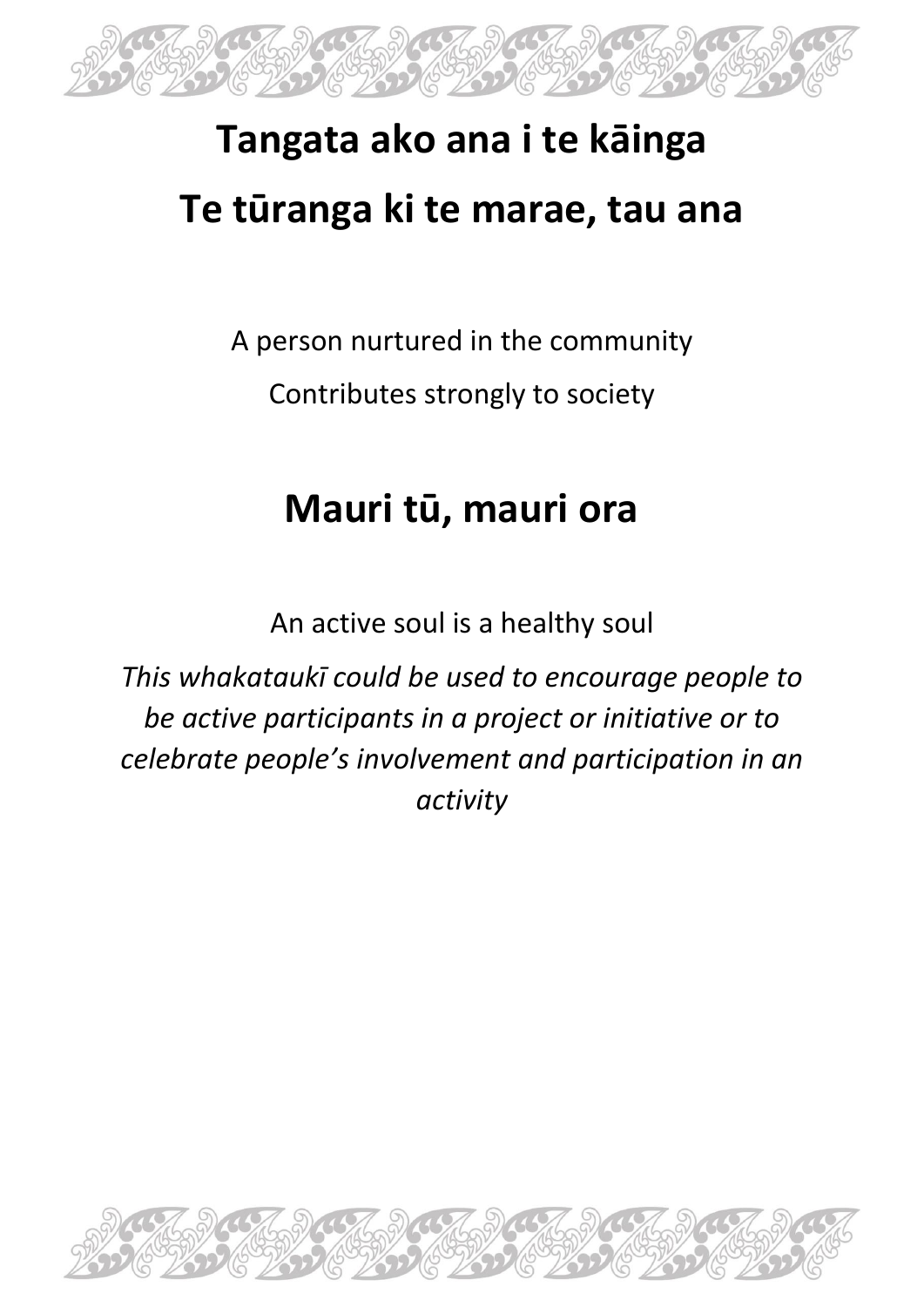

#### **He rau ringa, e oti ai**

Many hands make light work *This whakataukī encourages people to work together. It can be used to invite people to participate or to acknowledge the effort and work of many.*

# **E koekoe te tūī, e ketekete te kākā E kūkū te kererū**

The tūī sings, the kākā chatters the pigeon coos. *This whakataukī can be used to celebrate the diversity of people*

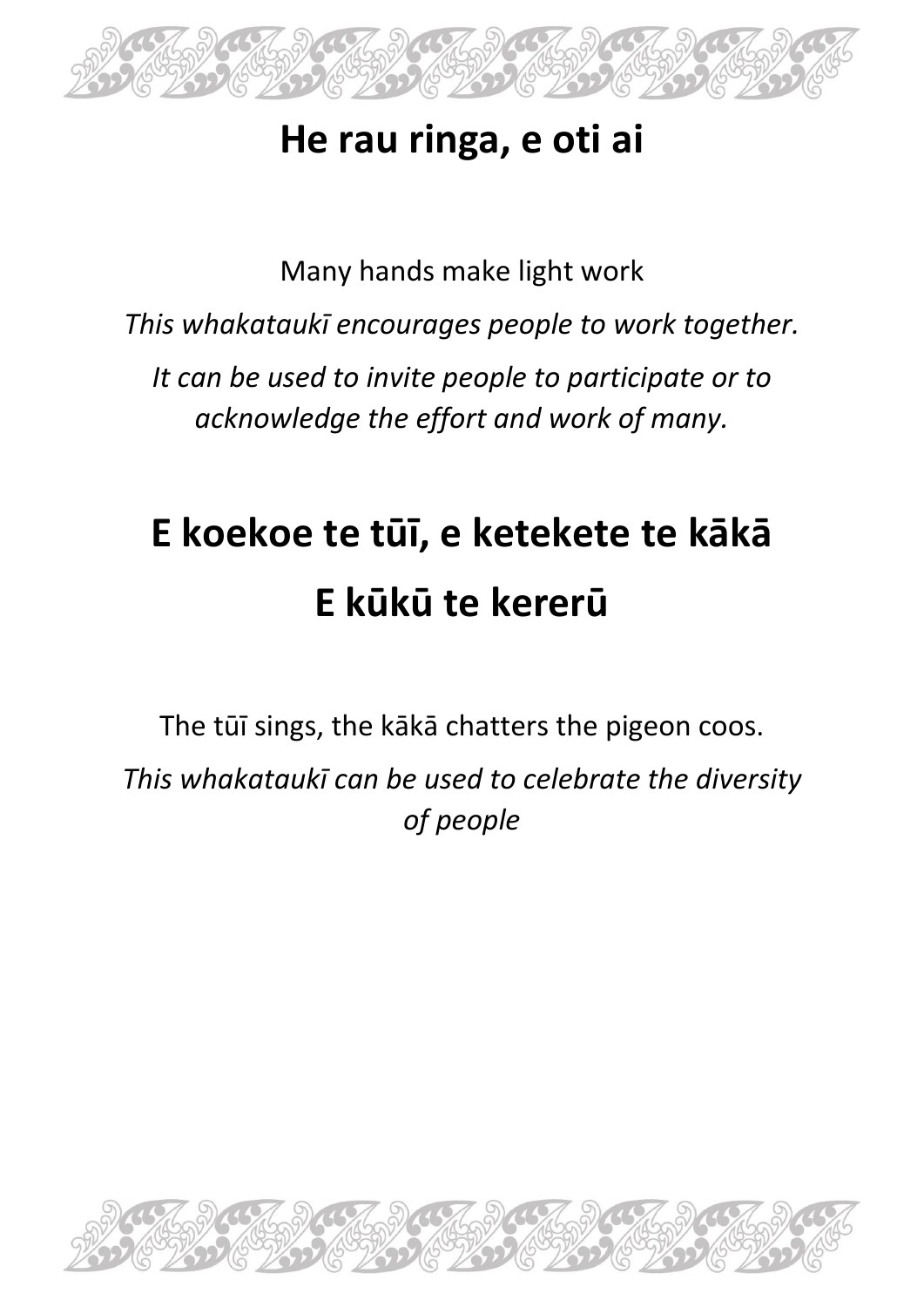

### **He rangi tā matawhāiti, He rangi tā matawhānui**

Narrow vision Restricted opportunities Wide vision – plentiful opportunities

### **Kua hua te marama**

Something has completed a full cycle

*This whakataukī could be used to celebrate success/ a project coming to term.*

*It can also be used to reflect on the cyclical nature of things.*

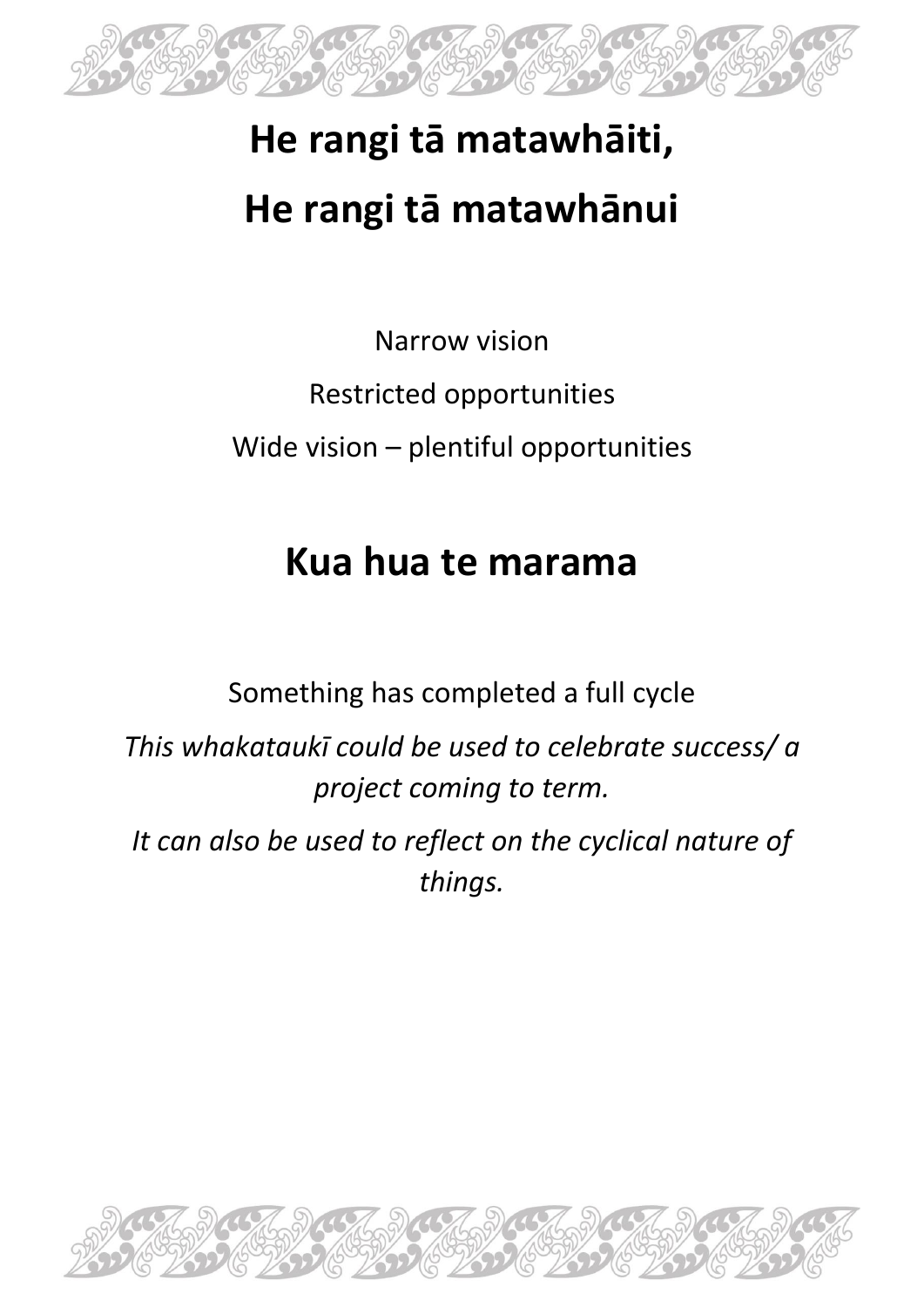

### **Whāia te mātauranga Hei oranga mō koutou**

Seek after learning for the sake of your wellbeing

*This whakataukī refers to the importance of learning for it is key to your wellbeing. If you follow the path of learning, the world will be your oyster.* 

### **Tohaina ō painga ki te ao**

Share your skills with the world

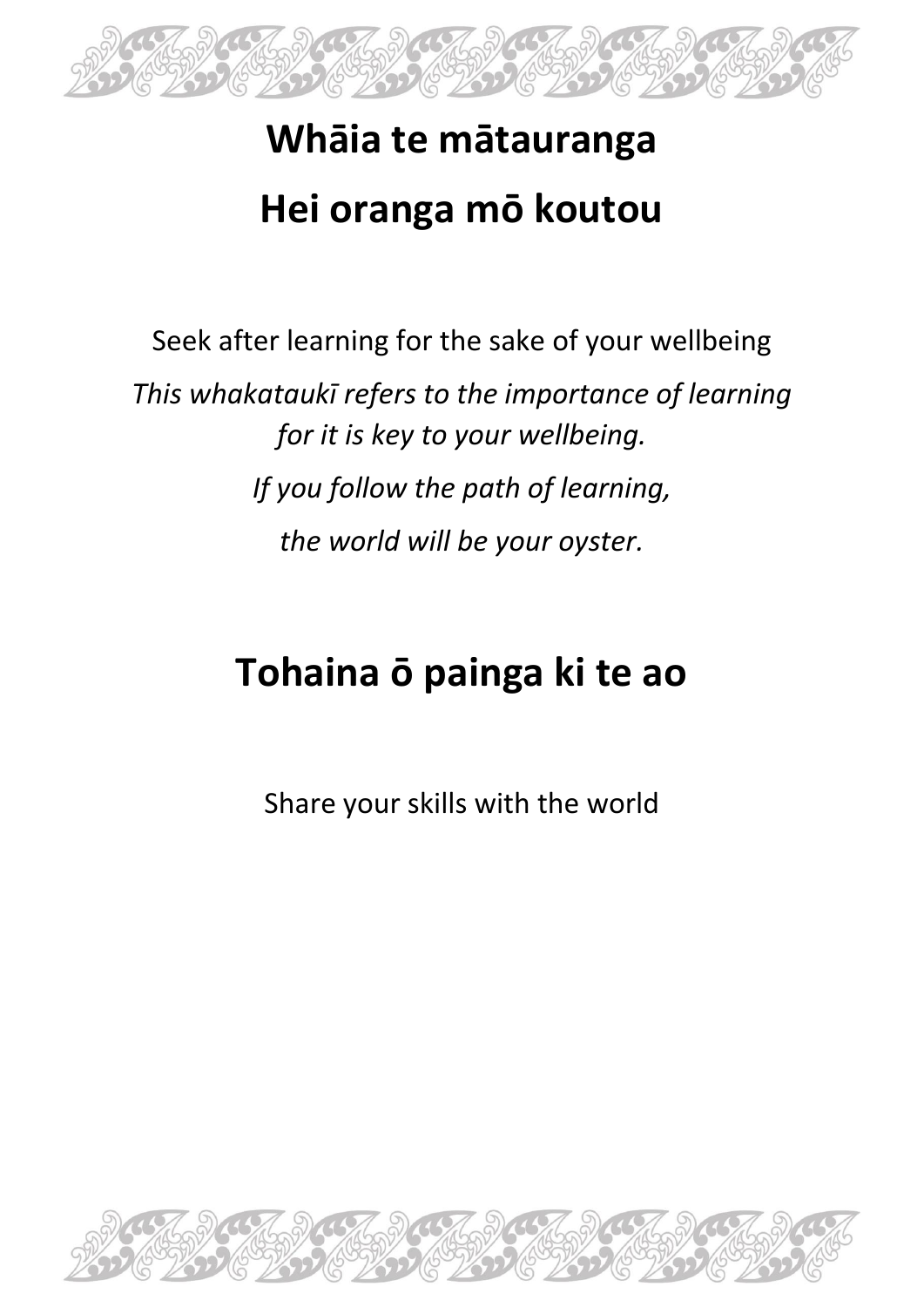

### **Mā whero, mā pango Ka oti ai te mahi**

With red and black the work will be complete

*This whakataukī is similar to 'Nāu te rourou' in that it refers to working together,*

*However it talks more directly to the need for collaboration.*

*Traditionally 'whero' signifies chiefs/leaders* 

*and 'pango' the community/workers.*

*It acknowledges the need for both to work together in order to complete the work.*

### **Poipoia te kākano kia puāwai**

Nurture the seed and it will blossom.

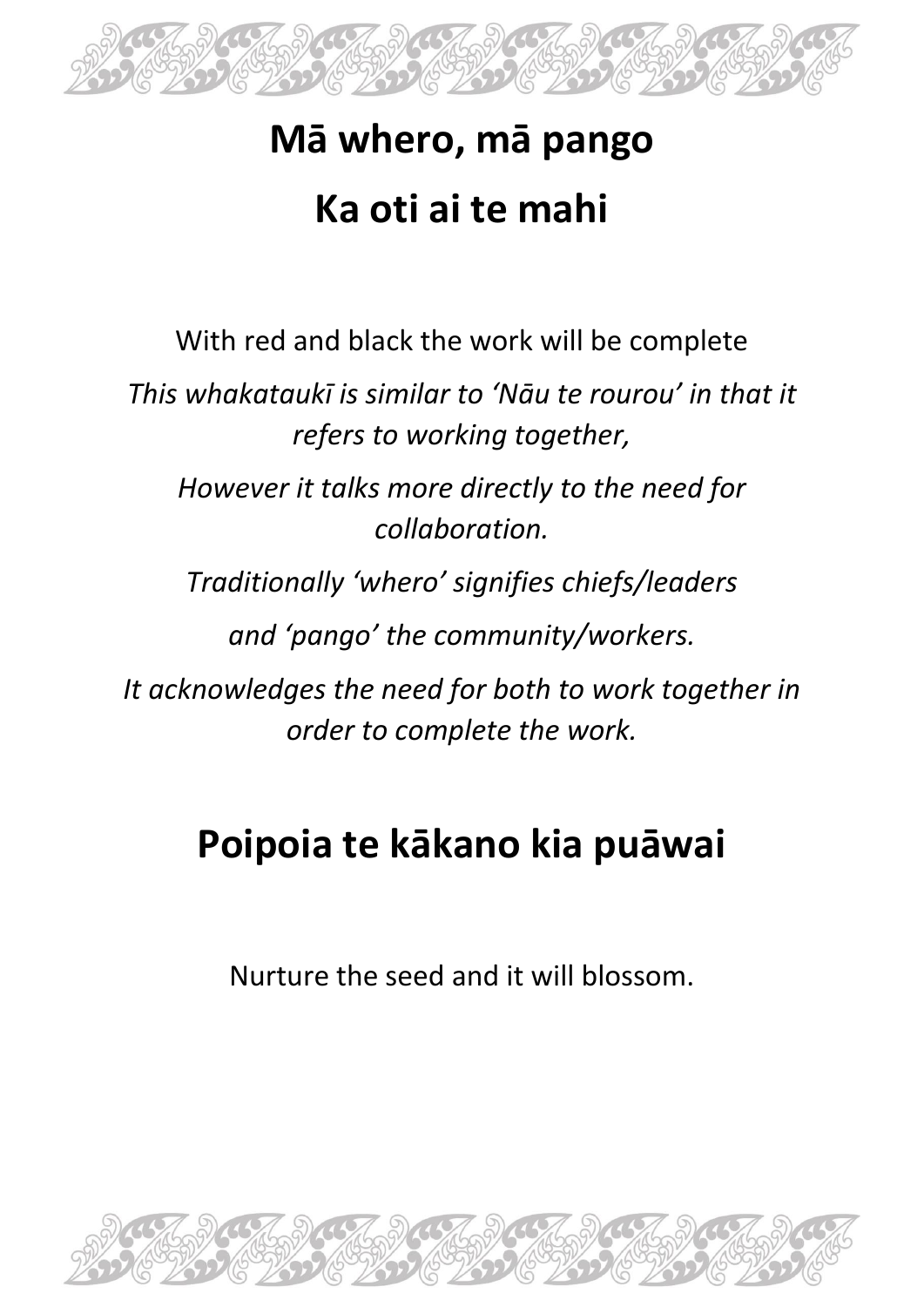

#### **Waiho i te toipoto, kaua i te toiroa**

Let us keep close together, not wide apart *This whakataukī speaks to the importance of keeping connected, of maintaining relationships and dialogue so that we can keep moving forward together. It could be used when sharing information about community events or projects that bring people together.*

# **Ehara taku toa i te toa takitahi, Engari he toa takitini**

My success should not be bestowed onto me alone,

It was not individual success

but the success of a collective

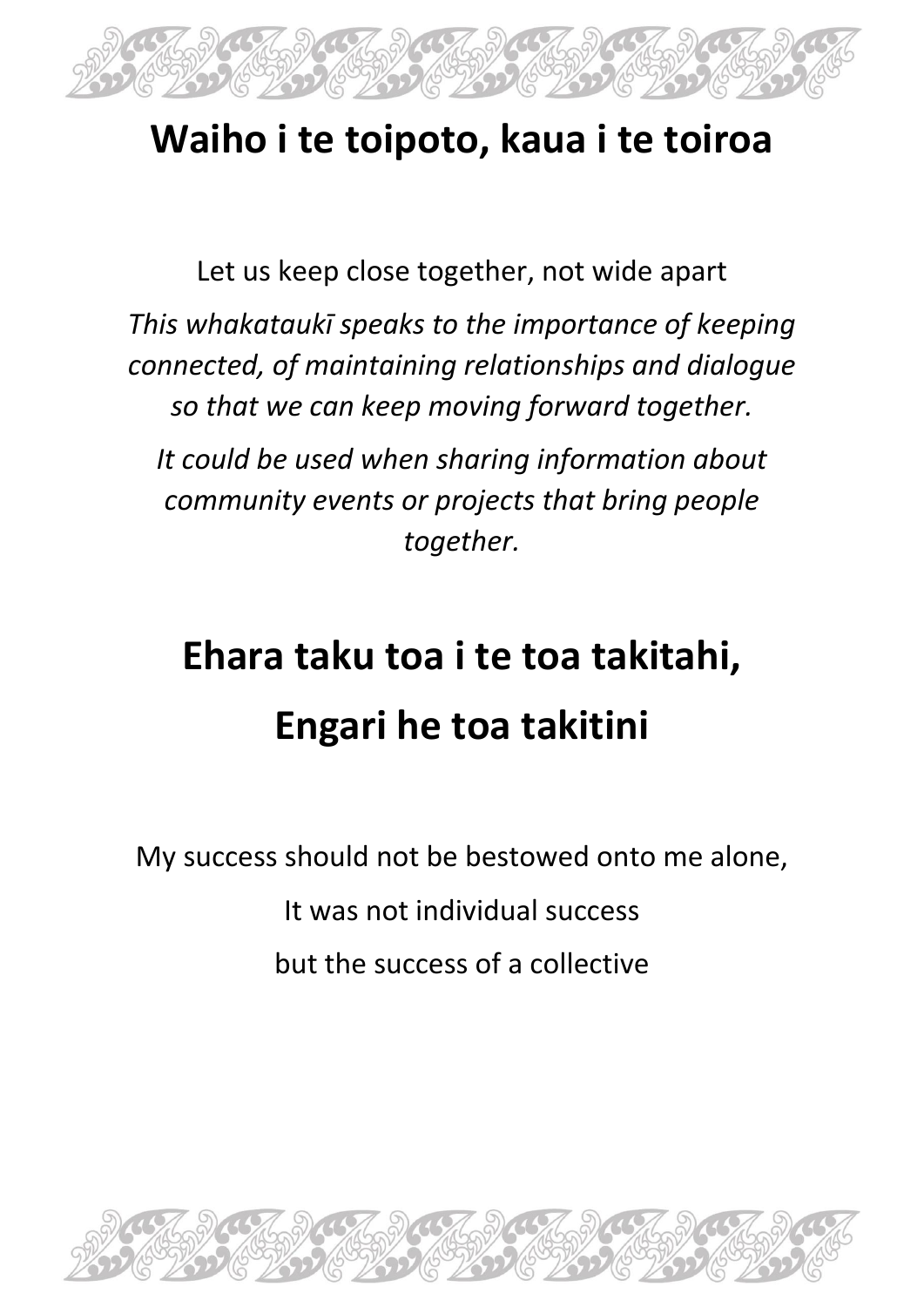

### **He kai kei aku ringa**

There is food at the end of my hands *This whakataukī signifies resilience, Emporements and hope. It refers to ones ability to use the skills and resources they have to create success.*

*It's about being responsible for the resources and capabilities one needs to grow and develop*

# **Me mahi tahi tātou Mō te oranga o te katoa**

We work together for the well-being of everyone

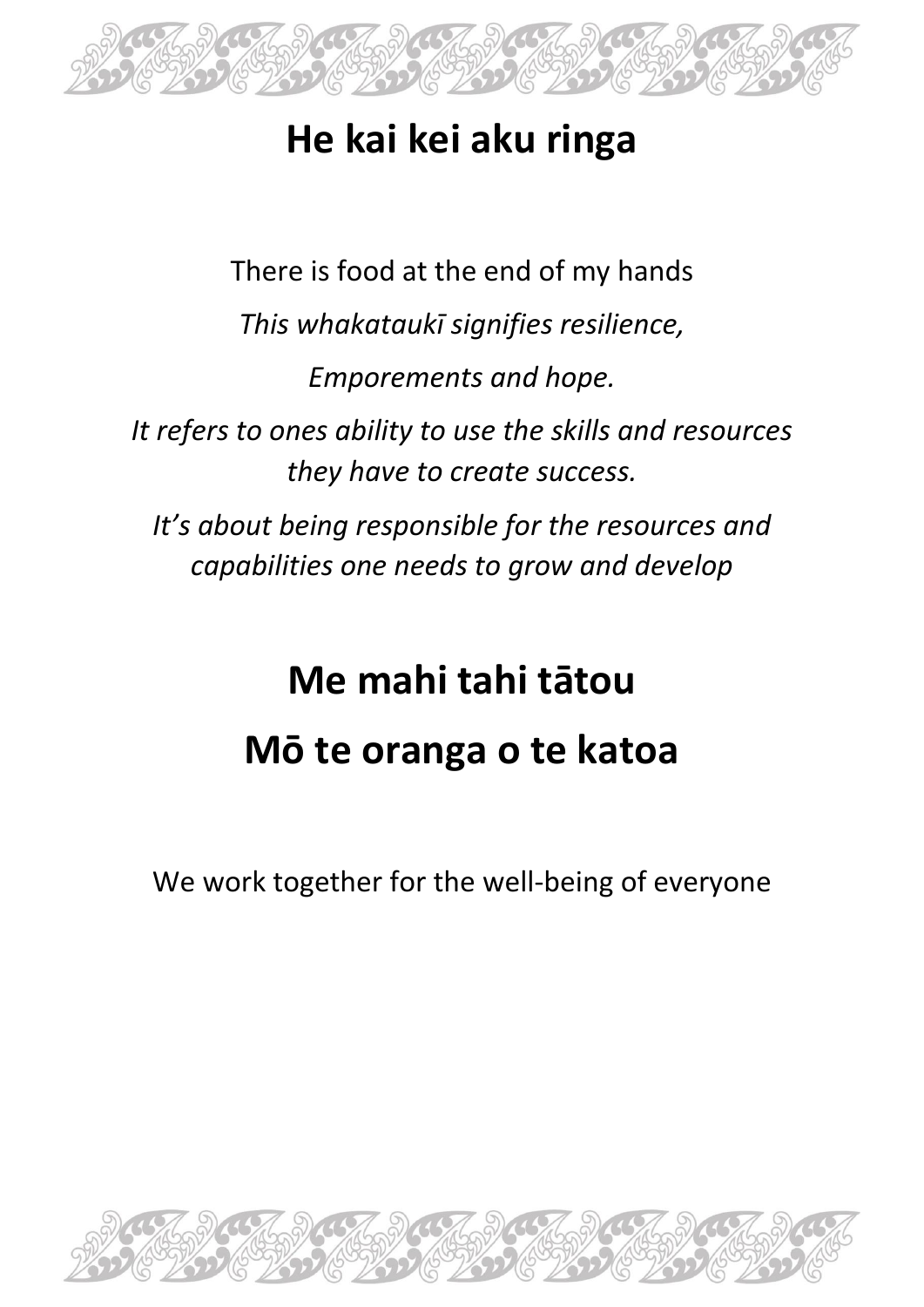

#### **He waka eke noa**

We are all in this together *This whakataukī can be useful when working with groups on a particular focus.*

*For example, where is the waka heading? (vision/mission) What is the waka made of ? (values/principles) How do we work well together to paddle the waka most effectively? (conduct etc)*

*It can be unpacked in many different ways, but it encourages us to explore the most effective ways to work together and can highlight what is needed in order for us to make this journey*

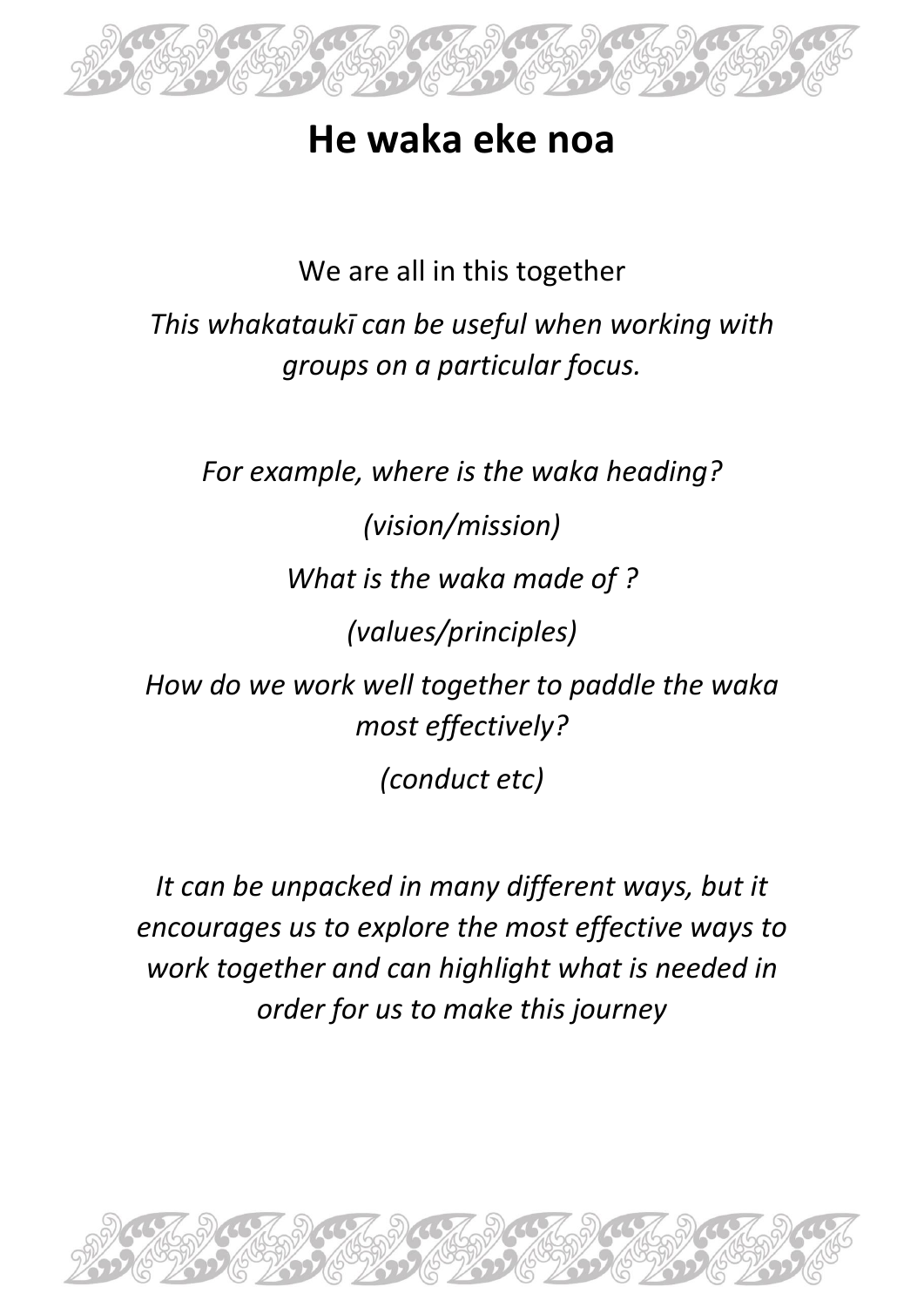

### **Mā mua ka kite a muri, Mā muri ka ora a mua**

Those who lead give sight to those who follow,

Those who follow give life to those who lead

*This whakataukī also speaks to the importance of working together.*

*It acknowledges and values the importance of both the leader and the followers,*

*For both are essential and co-dependant.*

### **Mā te huruhuru**

### **Ka rere te manu**

Adorn the bird with feathers So, it may fly

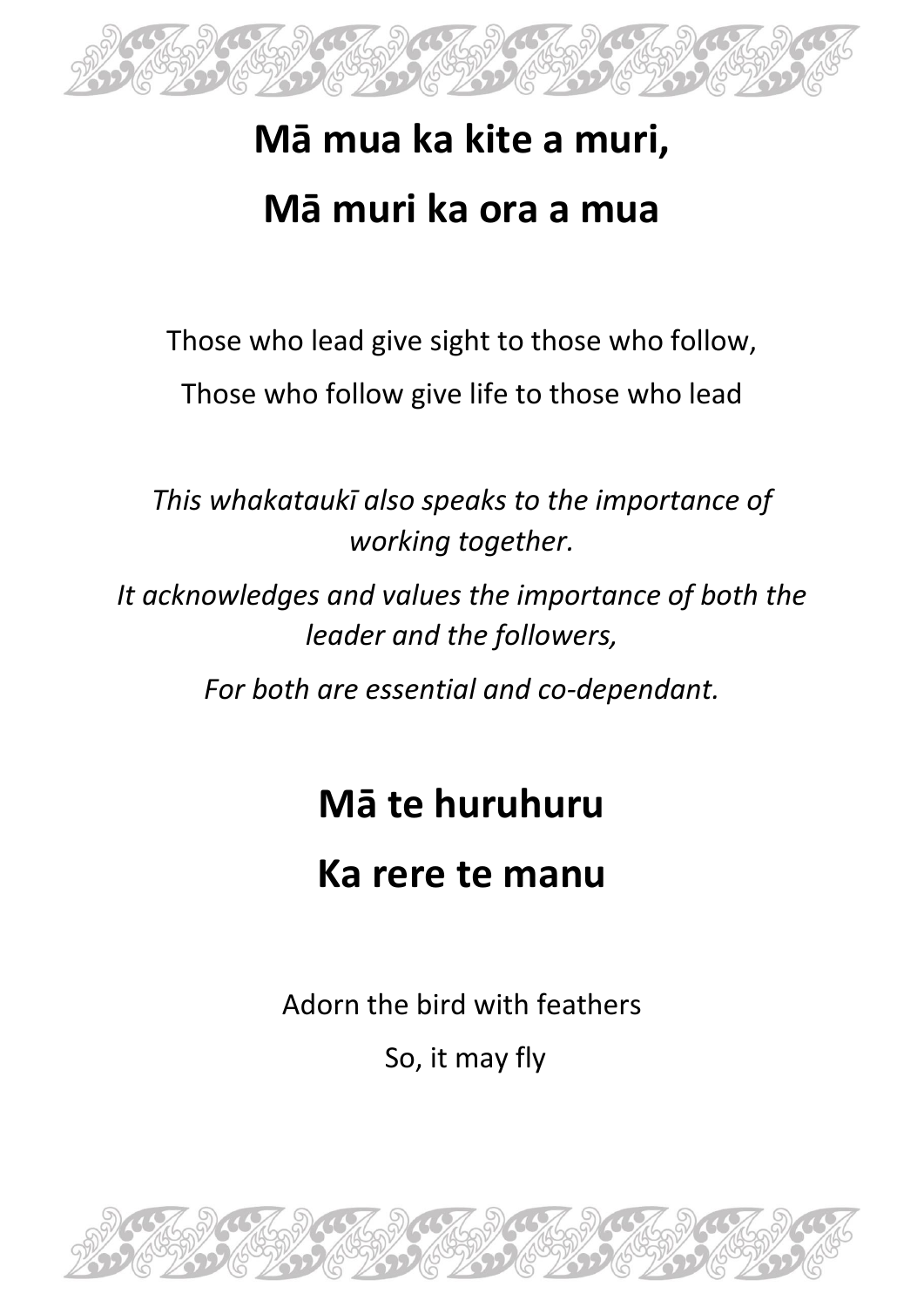

#### **He mānawa tītī**

A person with great endurance

#### *This whakataukī celebrates a person/group with great endurance.*

*It could be used to honour a person or group in the local community that has contributed greatly.*

### **Ko Tāne Pupuke**

Tāne is welling up

Designs, thoughts and plans are springing up in profusion

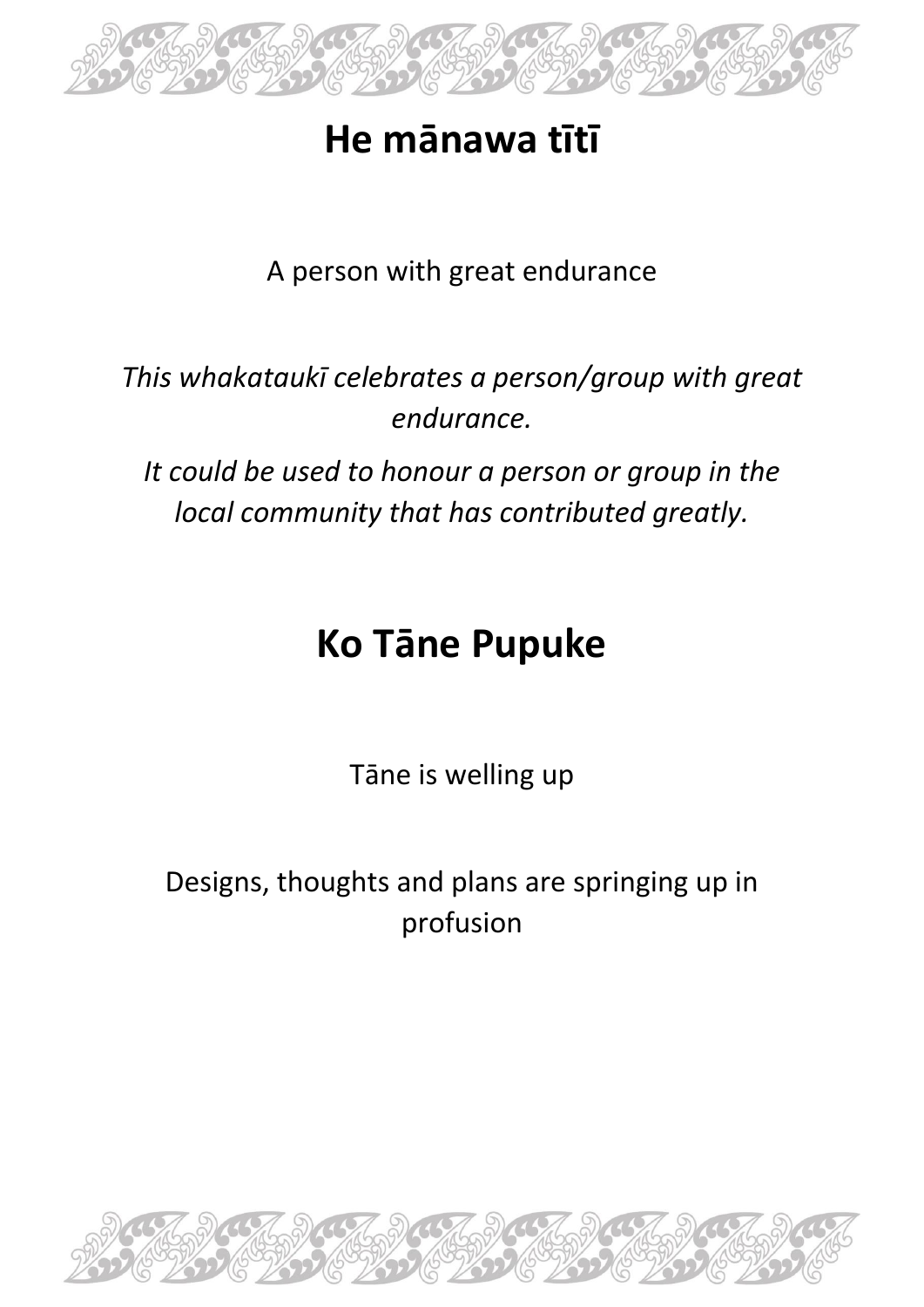

# **Ko te manu e kai ana i te miro, nōnā te ngahere Ko te manu e kai ana i te mātauranga, nōnā te ao**

The forest belongs the bird who feasts on the miro berry the world belongs to the bird who feasts on education

### **Whiria te tāngata**

Weave people together

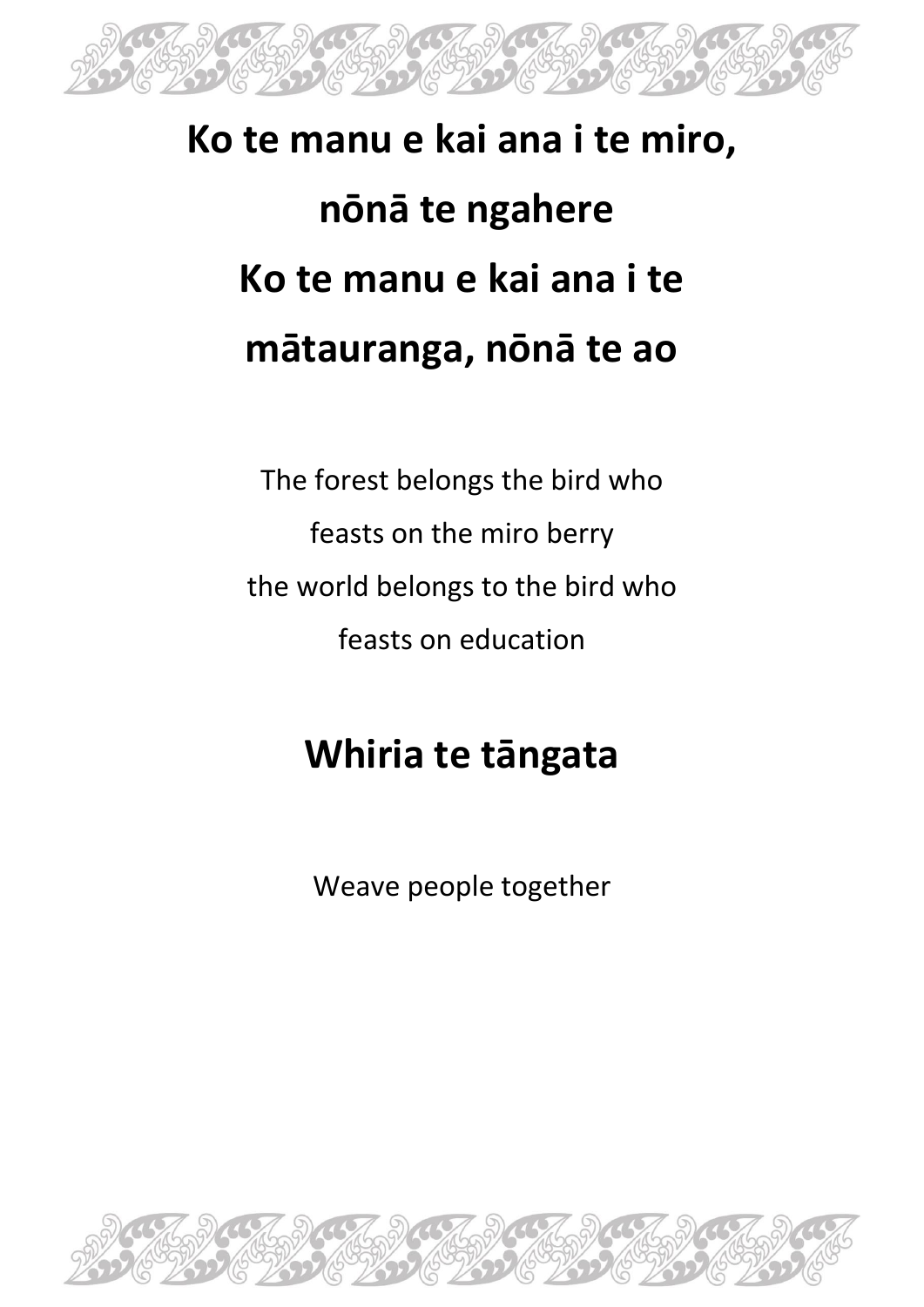

### **Piki atu ki te taumata o tōku maunga**

### **Ka kite au i te mana, i te ihi o te whenua nei nō ōku tūpuna**

I climb to the summit of my maunga To see the lands of my ancestors

# **Kia mau koe ki ngā kupu o ōu tūpuna**

Hold fast to the words of your ancestors

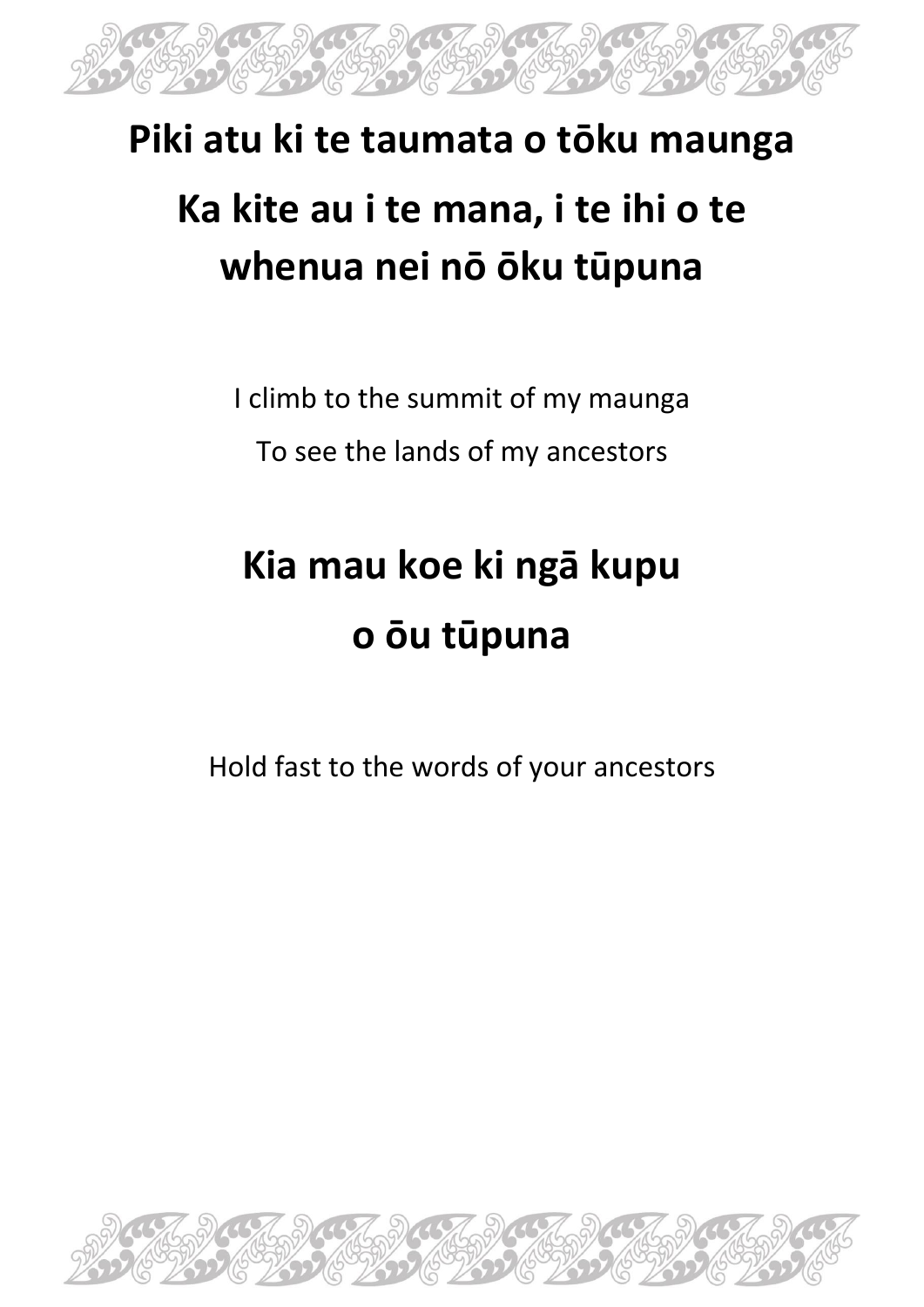

### **Tē tōia, tē haumatia**

Nothing can be achieved Without a plan and way of doing things

# **Kāore te kūmura e kōrero Mō tōna ake reka**

The Kumara (sweet potato) does not speak of its own sweetness.

*This whakataukī accentuates the value of humbleness.*

### **Ahakoa he iti, he pounamu**

Although it is little or only a small contribution It is likened to greenstone.

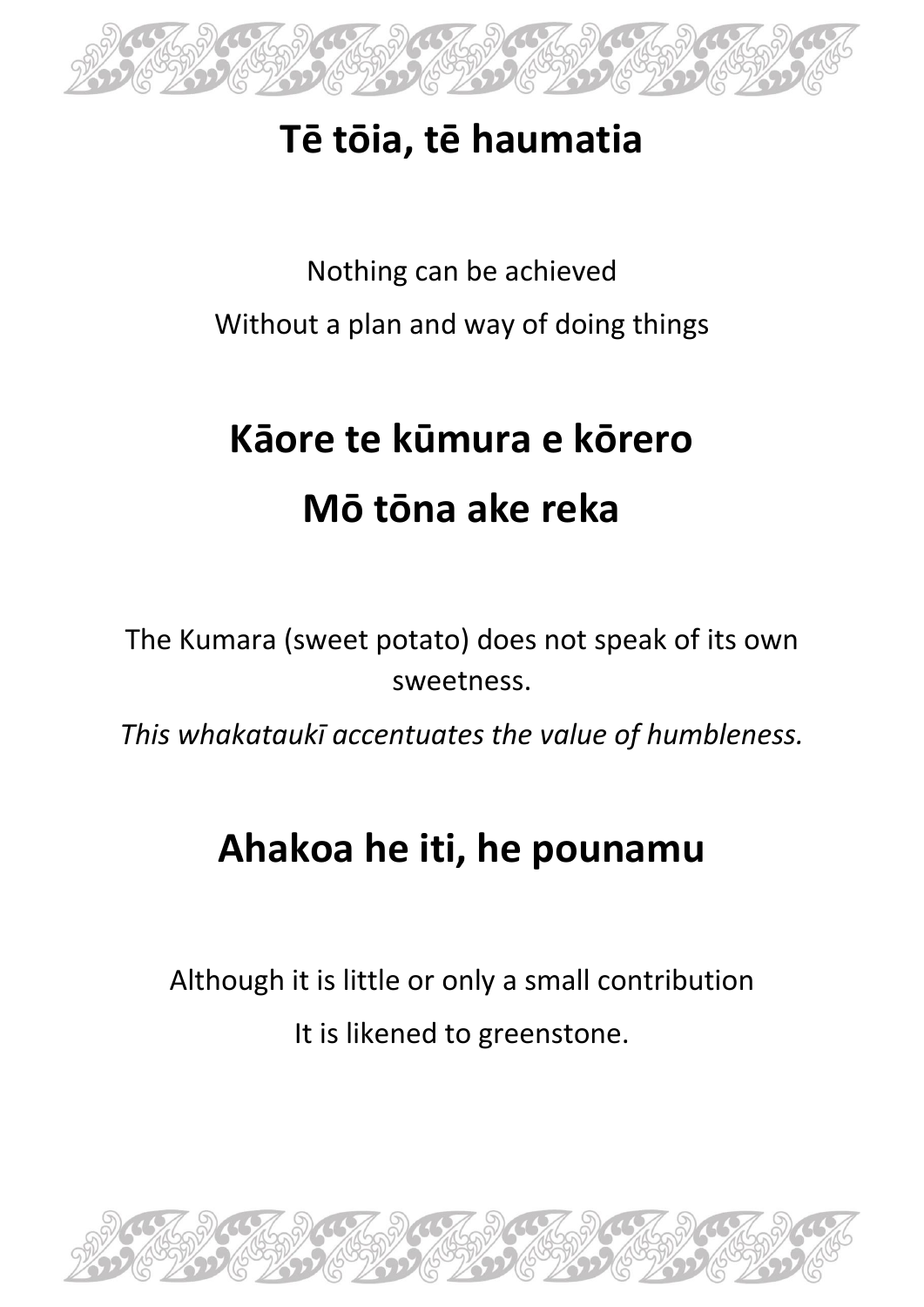

### **Ko te amorangi ki mua Ko te hāpai ō ki muri**

The priest in front

The carriers behind

One who leads the way in whatever field will be supported by his followers

### **Whāia te iti kahurangi**

Pursue what is important

*This whalataukī is about aiming high or for what is truly valuable, but its real message is to be persistent and do not let obstacles stop you reaching your goals*

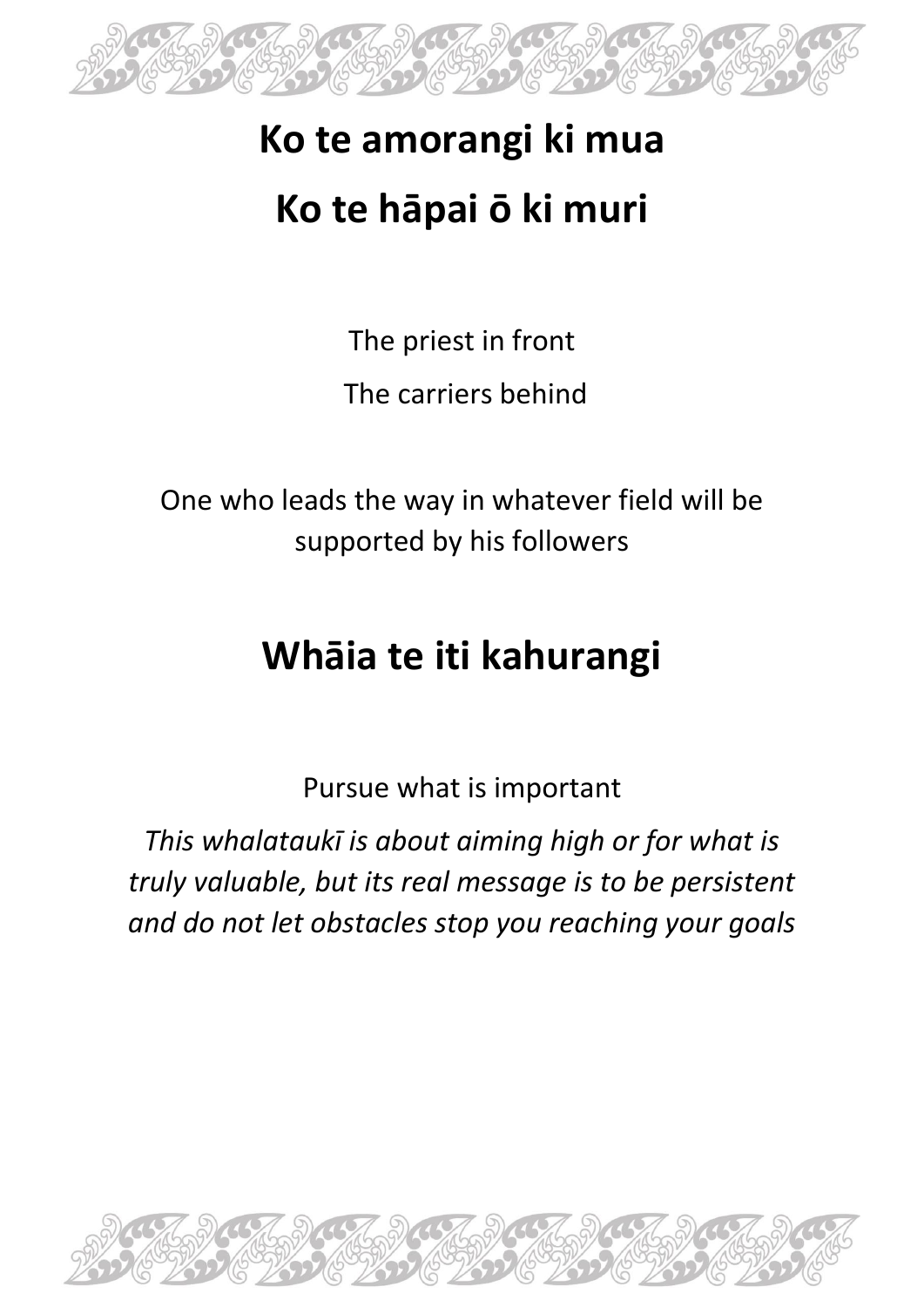

# **Nāku te rourou Nāu te rourou Ka ora ai te iwi**

With my food basket and your food basket the people will prosper

Co-operation and combination of resources to get ahead

### **Whaowhia te kete mātauranga**

Fill your basket of knowledge

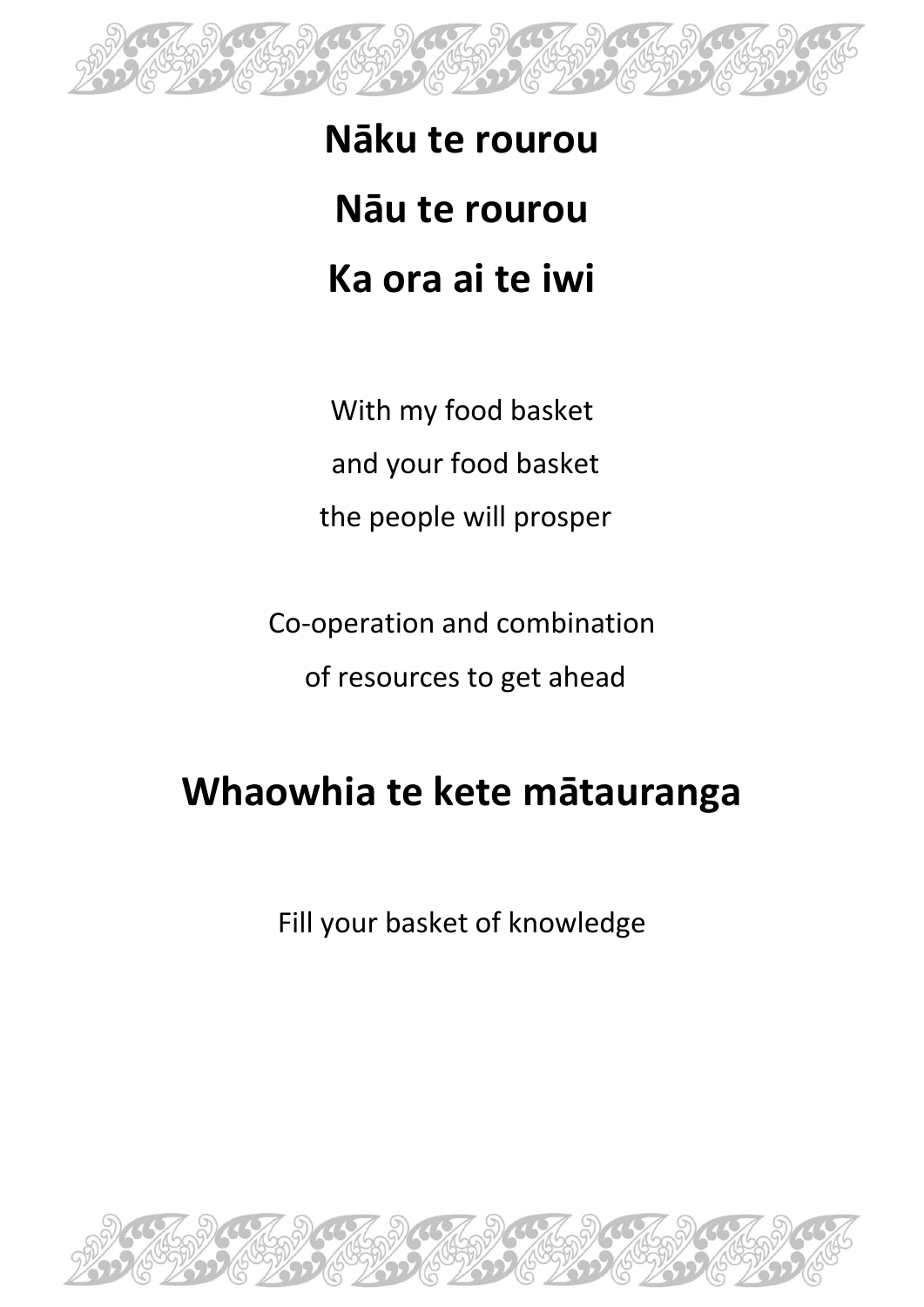

# **Hāpaitia te ara tika Pūmau ai te rangatiratanga Mō ngā uri whakatipu**

Foster the pathway of knowledge to strength, Independence and growth for future generations

> **Manaaki whenua Manaaki tangata Haere whakamua**

> > Care for the land Care for the people Go forward

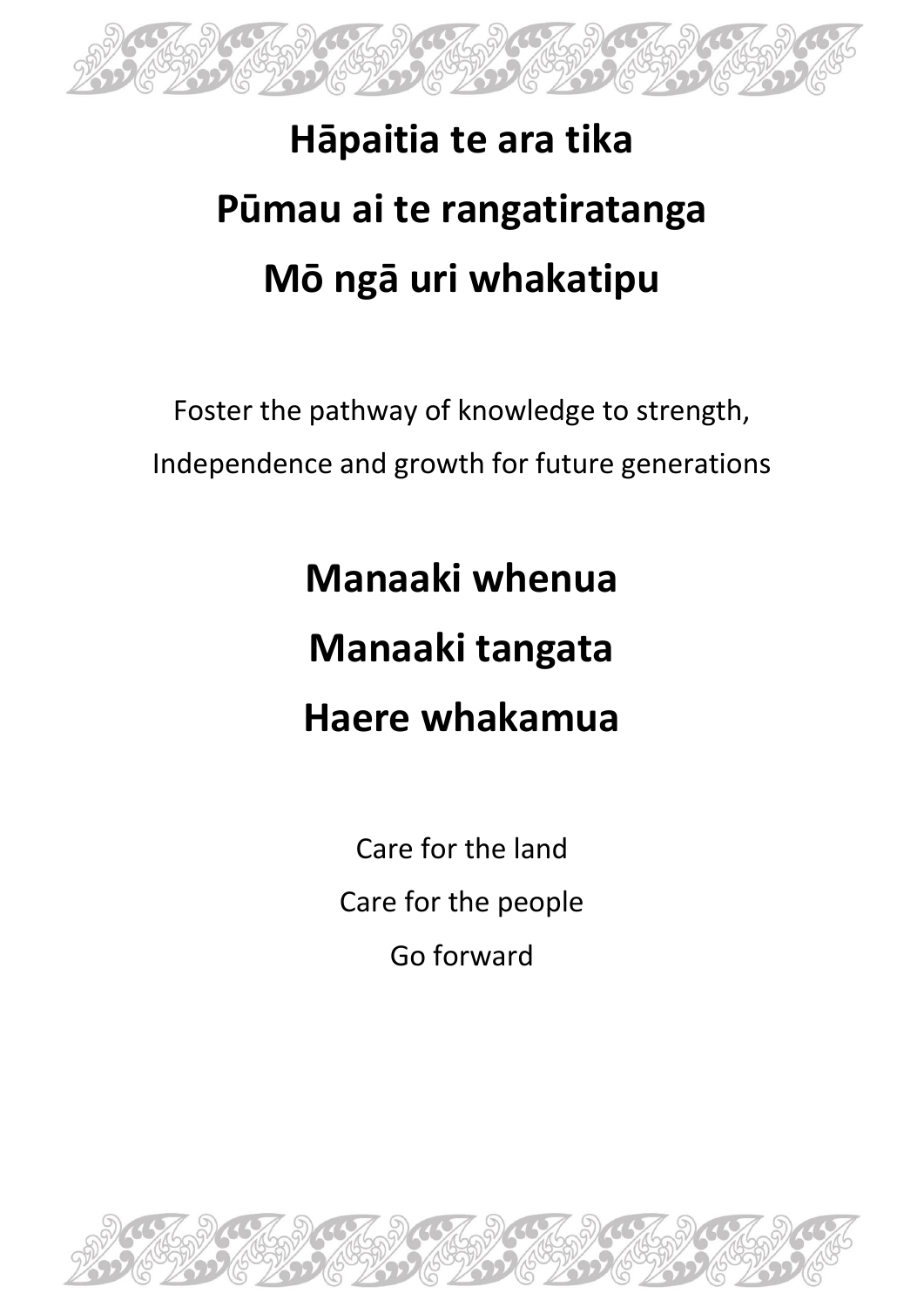

#### **I orea te tuatara, ka patu ki waho**

A problem is solved by continuing to find solutions *This whakataukī speaks to the need for creative thinking, adaptability and perseverance in finding solutions*

# **Ehara ko te ia o te wai Ehara hoki ko te pupuhi o te hau Engari ko te whakatika kē o ngā rā Ka tae or ate waka ki uta**

It is not the direction in which the current flows Nor is it in the direction which the wind blows Rather it is the setting of the sails That enables a canoe to reach its destination

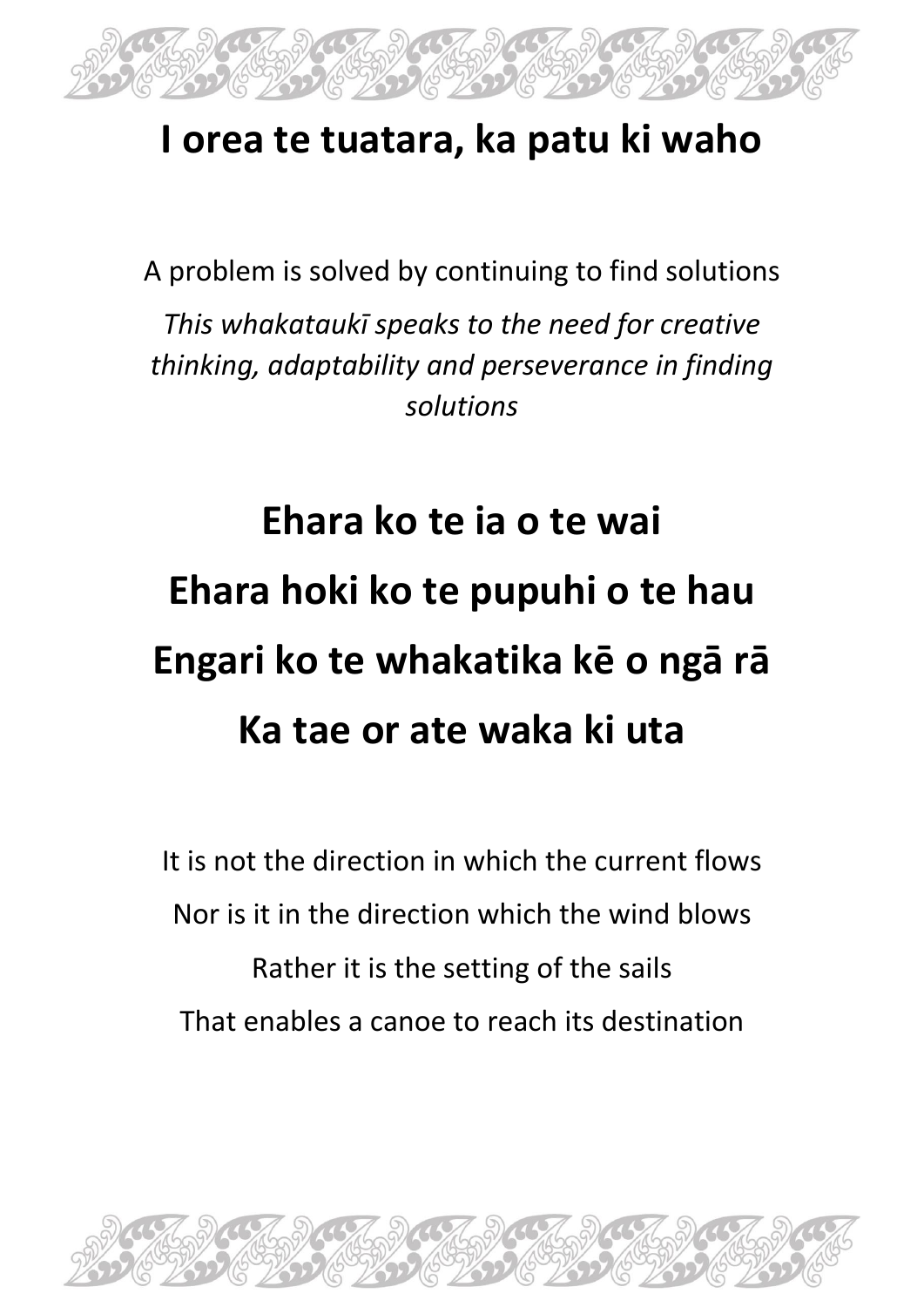

# **Mā te rongo, ka mōhio; Mā te mōhio, ka mārama; Mā te mārama, ka mātau; Mā te mātau, ka ora.**

From listening comes knowledge, from knowledge comes understanding,

From understanding comes wisdom, from wisdom comes well-being